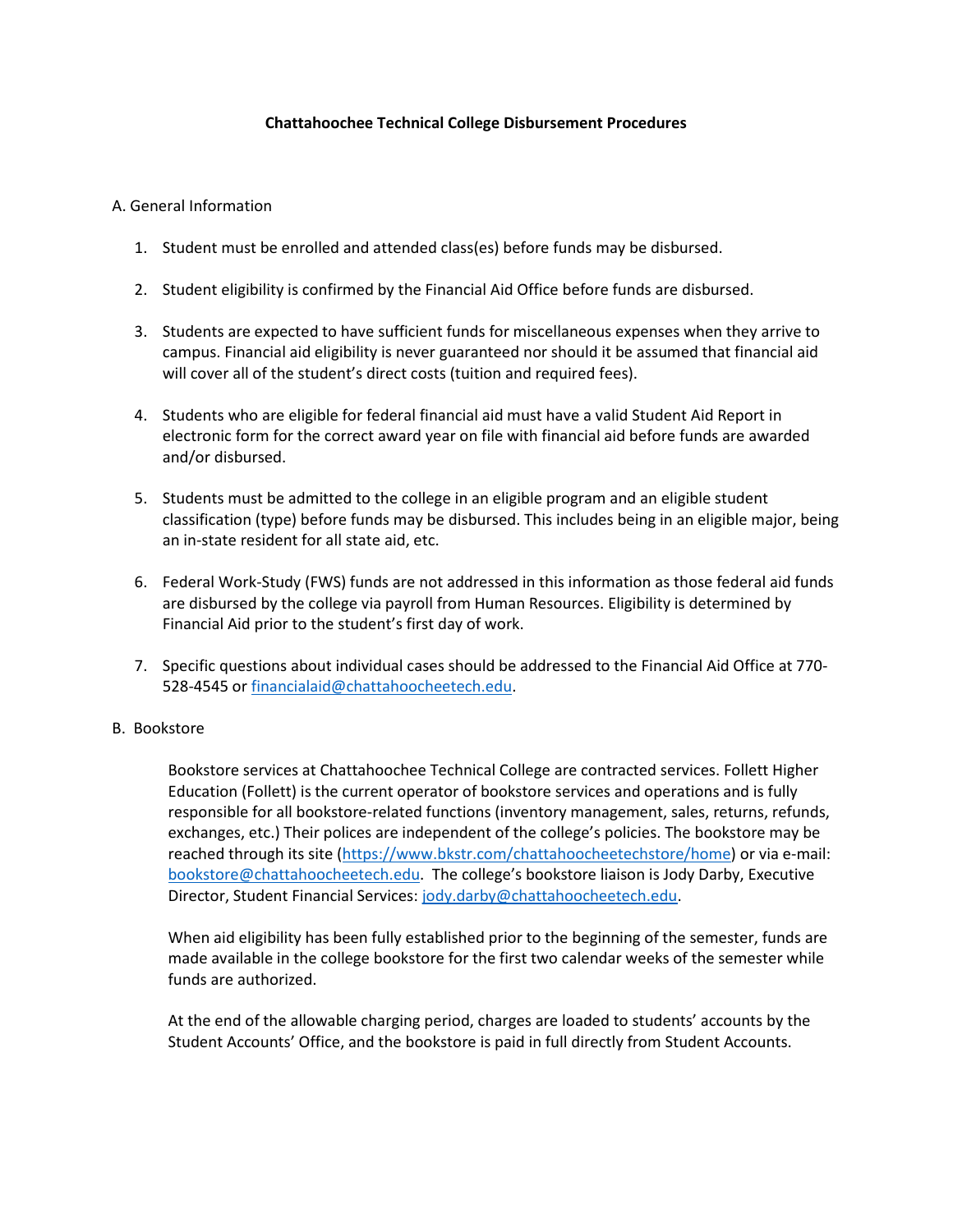The charging period begins on the day before the first day of each semester. If the semester begins on a Monday, funds are available on the preceding Friday. Financial aid may be used in the college bookstores either online or at one of its brick-and-mortar store locations.

## B. Loans

- 1. The college does not participate in any federal student loan programs. Please visit <http://www.chattahoocheetech.edu/private-student-loans/> for more information.
- 2. For private loans for which Financial Aid certifies enrollment and eligibility to various lenders, the student must have met stipulations required by the lender before funds are sent to the college to disburse to the student. If that disbursement creates a credit balance, the following information will outline how that credit balance is handled.
- C. Disbursement Procedures

Once all eligibility requirements have been met:

1. Funds awarded from the following are applied directly to the student's Banner account with Student Accounts.

GRANTS AND SCHOLARSHIPS **LOANS** Federal Pell **Private Student loans** Federal SEOG Student Access Loans (SAL) HOPE Scholarship HOPE Grant HOPE GED Grant Zell Miller Scholarship Zell Miller Grant HOPE Career Grant Other State Aid

- 2. Awards are authorized/paid to the student's Banner account once registration has occurred and tuition and fees have been assessed.
- 3. Any remaining balance due to satisfy the student's account in full must be paid to the Student Accounts Office prior to the published deadline. Accounts with balances (>\$.01) are purged on the established payment deadline dates: [http://www.chattahoocheetech.edu/student-accounts](http://www.chattahoocheetech.edu/student-accounts-office-paymentsrefunds)[office-paymentsrefunds.](http://www.chattahoocheetech.edu/student-accounts-office-paymentsrefunds).
- 4. Eligibility is reviewed again at the end of the drop/add period, and appropriate funds are disbursed (paid) to the student's Banner account.
- 5. BankMobile (Customers Bank) is the college's contracted vendor to process all refunds. Refund preference kits are mailed (physical addresses on file with the college) to students a few days after he or she has registered for classes. IDs who need kits are generated weekly by Student Accounts and sent to BankMobile for processing. The student must receive the kit and select his